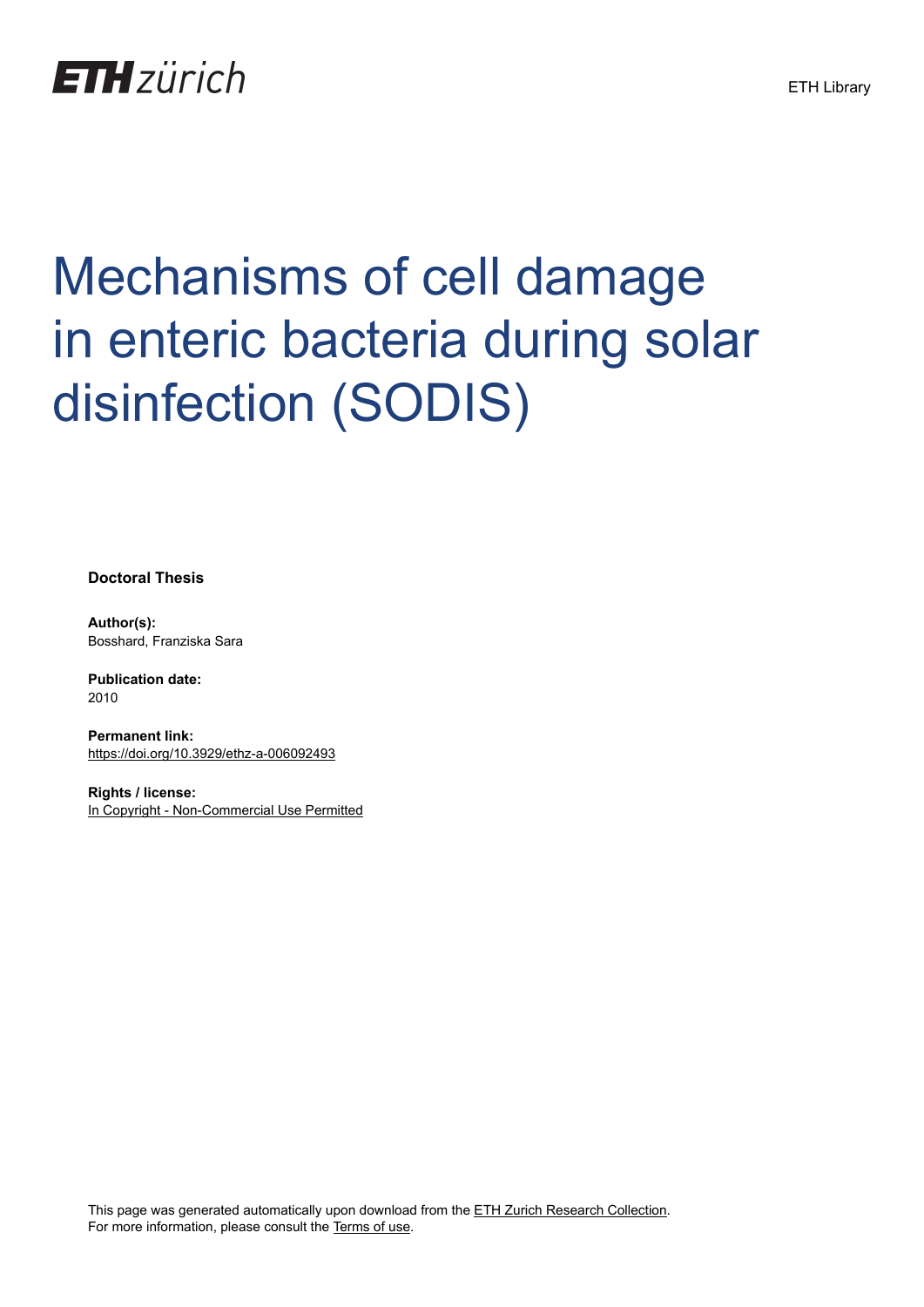DISS. ETH NO. 18872

# **Mechanisms of Cell Damage in Enteric Bacteria**

## **during Solar Disinfection (SODIS)**

A dissertation submitted to the SWISS FEDERAL INSTITUTE OF TECHNOLOGY ZÜRICH

for the degree of

Doctor of Sciences

presented by

FRANZISKA SARA BOSSHARD

Dipl. Biol. ETHZ

born February 12, 1977

citizen of Dübendorf, Zürich

accepted on the recommendation of

Prof. Dr. Thomas Egli, examiner

Prof. Dr. Kristopher McNeill, co-examiner

PD Dr. Kathrin Riedel, co-examiner

Dipl. Umwelt-Natw. Regula Meierhofer, co-examiner

Zürich, 2010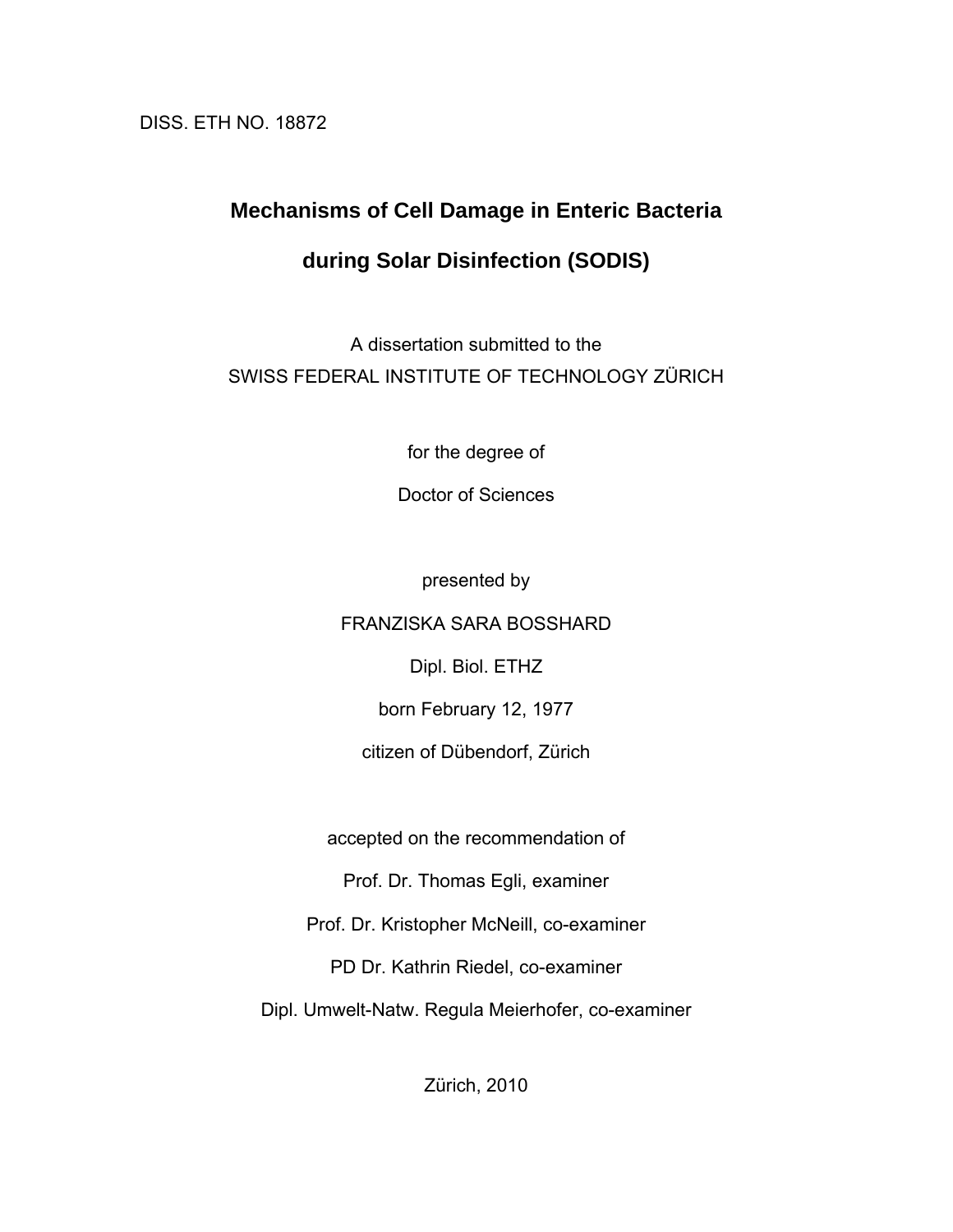Summary

#### **Summary**

The availability of drinking water is a key health issue in developing countries. Over 1.2 billion people lack access to safe drinking water today. They are using contaminated surface water from rivers, ponds and unprotected wells. This causes a high frequency of diarrhoeal diseases, which are life-threatening, especially for children under the age of five. About 4000 young children die from diarrhoea every day. The World Health Organization (WHO) has recognized the problem and promotes low-cost and effective home-based water treatment methods. Solar disinfection (SODIS) is one of these methods. In many parts of the world the UVA part of sunlight can be employed for disinfection purposes: 6 hours of exposure of unsafe drinking water to the sun in plastic PET bottles results in an inactivation of enteric pathogens (bacteria, protozoa and viruses) of several orders of magnitude. Over 3 million people in 33 countries are currently using SODIS in daily life. Although the method is widely used in practice, the cellular mechanisms leading to bacterial death during solar UVA irradiation still leaves many open questions. This thesis addresses some of these questions.

Cultivation on solid agar substrates has been used to demonstrate the efficacy of SODIS for many different organisms. However, the validity of this traditional method has been questioned in recent years since it was shown that the effectiveness of disinfection processes has often been overestimated when tested on this basis. In this thesis, the disinfection process during SODIS was analyzed with the latest culture-independent methods (multi-parameter flow cytometry and others) at the single cell level for the two important enteric pathogens *Shigella flexneri* and *Salmonella typhimurium*. Parameters investigated included cellular ATP levels, efflux pump activity, glucose uptake ability, polarization and integrity of the cytoplasmic membrane. The sequential break-down of the measured viability indicators was very well comparable to earlier results from *Escherichia coli*, a fact that allowed us to use this organism as a model organism for further mechanistic studies in this thesis. All viability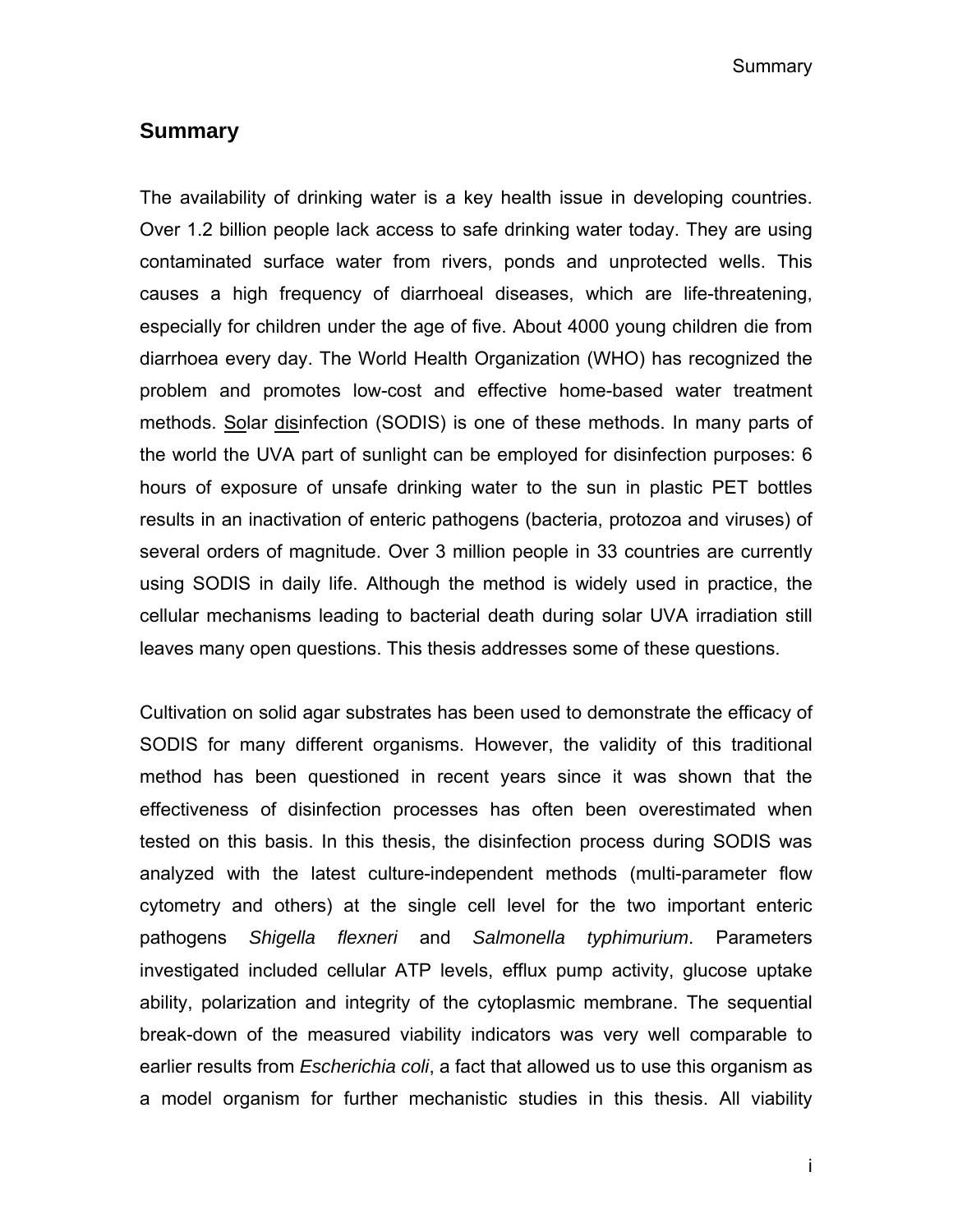#### **Summary**

indicators used here suggest that membrane functions play a very critical role in SODIS inactivation of bacterial cells and the respiratory chain of enteric bacteria was identified to be a likely target of sunlight and UVA irradiation. Furthermore, during dark storage after irradiation, the physiological state of the cells continued to deteriorate even in the absence of irradiation: apparently bacterial cells were unable to repair the damage. This strongly suggests that a relatively small light dose is already sufficient to irreversibly damage the cells and that storage of treated water in bottles after irradiation does not allow re-growth of inactivated bacterial cells. Moreover, it was shown that light dose reciprocity is an important issue when using simulated sunlight. At high irradiation intensities, light dose reciprocity failed and resulted in an overestimation of the effect whereas reciprocity applied well around natural sunlight intensity.

Since membrane functions seem to play a crucial role during SODIS and the respiratory chain was identified as a possible vital first target during UVA irradiation, enzymes of different cellular compartments were tested for their activity. Strikingly, most membrane enzymes were damaged much earlier than enzymes of the cytoplasm. The respiratory chain and the  $F_1F_0$ -ATPase were confirmed to be the very first targets on the way to cell death. Already slightly irradiated cells (after less than one hour of sunlight) were very much affected in their ability to keep up essential parts of the energy metabolism. Protein damages are therefore a likely cause for membrane dysfunction during UVA irradiation. The underlying mechanism most probably is the enhanced generation of reactive oxygen species (ROS) during irradiation in biological membranes via Fenton reactions.

A broader investigation of protein damages in irradiated cells was therefore performed. Using up-to-date molecular methods, the changes in the proteome of irradiated *E. coli* cells were analyzed. Proteins were confirmed as important targets during SODIS. Oxidative damage to specific proteins was detectable by an immunoblot method for carbonylated proteins at very low fluences already. A

ii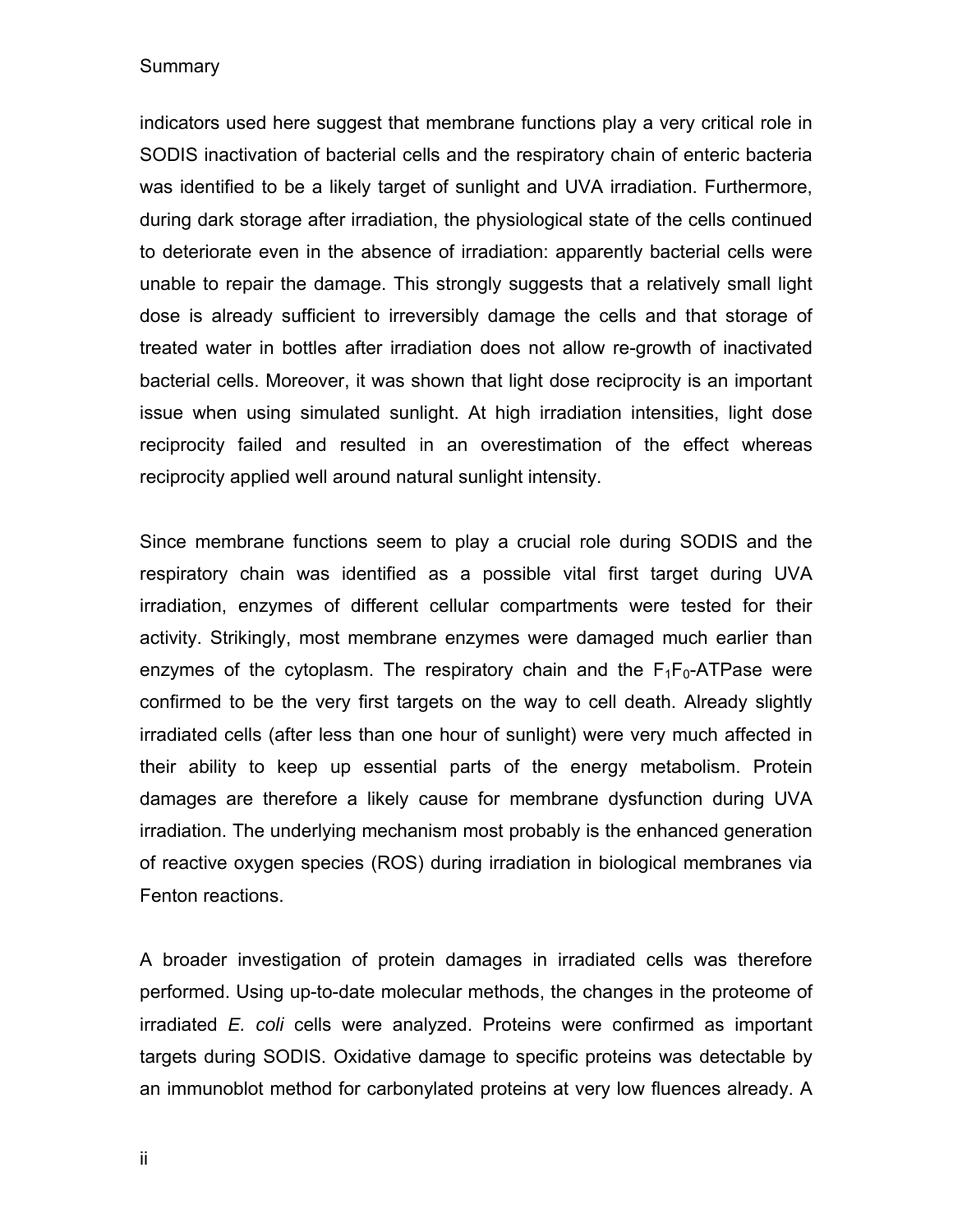consequence of these oxidative damages was aggregation of proteins. An advanced semi-quantitative proteomic approach was used to analyze proteins affected by aggregation. Aggregation was shown to target structural proteins and enzymes of many different cellular pathways at fluences achieved with light exposition corresponding to about two hours of natural sunlight. Targets included vital cellular functions like the transcription and translation apparatus, transport systems, amino acid synthesis and degradation, respiration, ATP synthesis, glycolysis, the TCA cycle, chaperone functions and catalase. The protein damage pattern caused by SODIS strongly resembles the pattern caused by reactive oxygen stress. Hence, sunlight probably accelerates cellular senescence and leads to the inactivation and finally death of cells.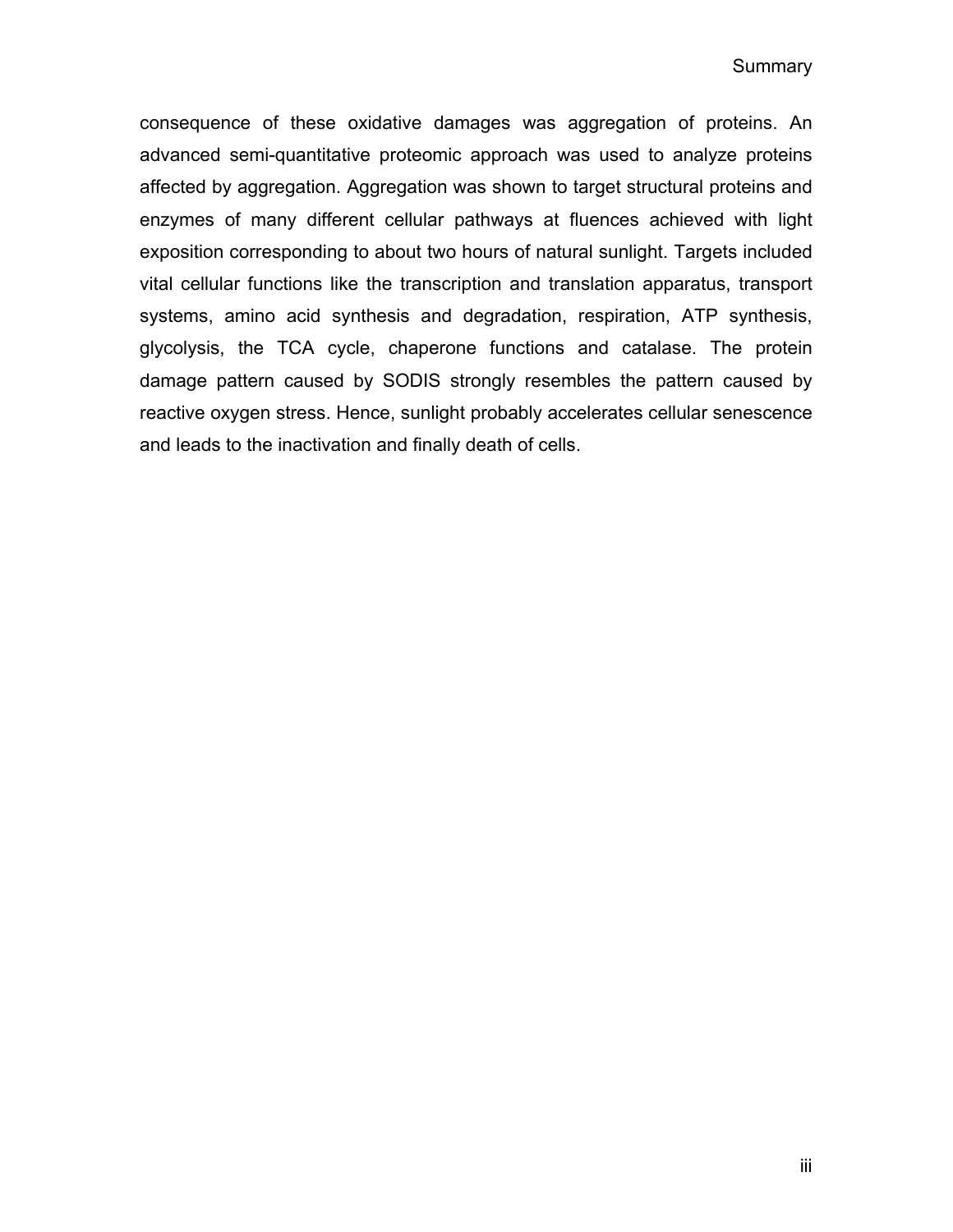### **Zusammenfassung**

Die Gesundheit der Bevölkerung in Entwicklungsländern hängt stark von der ausreichenden Versorgung mit Trinkwasser ab. Über 1.2 Milliarden Menschen haben heute keinen Zugang zu sicherem Trinkwasser. Sie benützen meistens Oberflächenwasser von fragwürdiger Qualität aus Flüssen, Teichen und ungeschützten Brunnen. Dies verursacht eine häufiges Auftreten von Durchfallerkrankungen, die vor allem für Kinder unter fünf Jahren lebensgefährlich sein können. Täglich sterben etwa 4000 Kinder in diesem Alter an Durchfall. Um diesen Problemen zu begegnen, fördert die Weltgesundheitsorganisation WHO günstige und effiziente Wasserbehandlungsmethoden für einzelne Haushalte. Dazu gehört auch die Solare Desinfektion (SODIS). Der UV-Anteil des Sonnenlichts wird dabei für Desinfektionszwecke ausgenützt. Krankheitserreger (Bakterien, Protozoen und Viren) im fragwürdigen Trinkwasser werden innerhalb von 6 Stunden in PET-Plastikflaschen an der Sonne um mehrere Zehnerpotenzen reduziert. SODIS wird heute von 3 Millionen Menschen in 33 Ländern täglich genutzt. Obwohl die Methode in der Praxis so grossen Anklang findet, weiss man noch wenig über die zellulären Inaktivierungsmechanismen während der UVA-Desinfektion. Diese Dissertation beantwortet einige Fragen, die in diesem Zusammenhang gestellt werden können.

Die klassische Kultivierungstechnik auf Agar-Nährböden hat gezeigt, dass SODIS für viele verschiedene Organismen eine zuverlässige Desinfektionswirkung hat. Diese traditionelle Methode ist in den letzten Jahren allerdings vermehrt in Kritik geraten, weil aufgrund ihrer Ergebnisse die Desinfektionswirkung verschiedener Wasserbehandlungsmethoden überschätzt wurde. Darum wurde der SODIS-Desinfektionsprozess mit den neusten kulturunabhängigen Methoden auf Einzelzellebene für die zwei wichtigen Krankheitserreger *Shigella flexneri* and *Salmonella typhimurium* analysiert. Die untersuchten Parameter umfassten den zellulärem ATP-Gehalt, die Aktivität der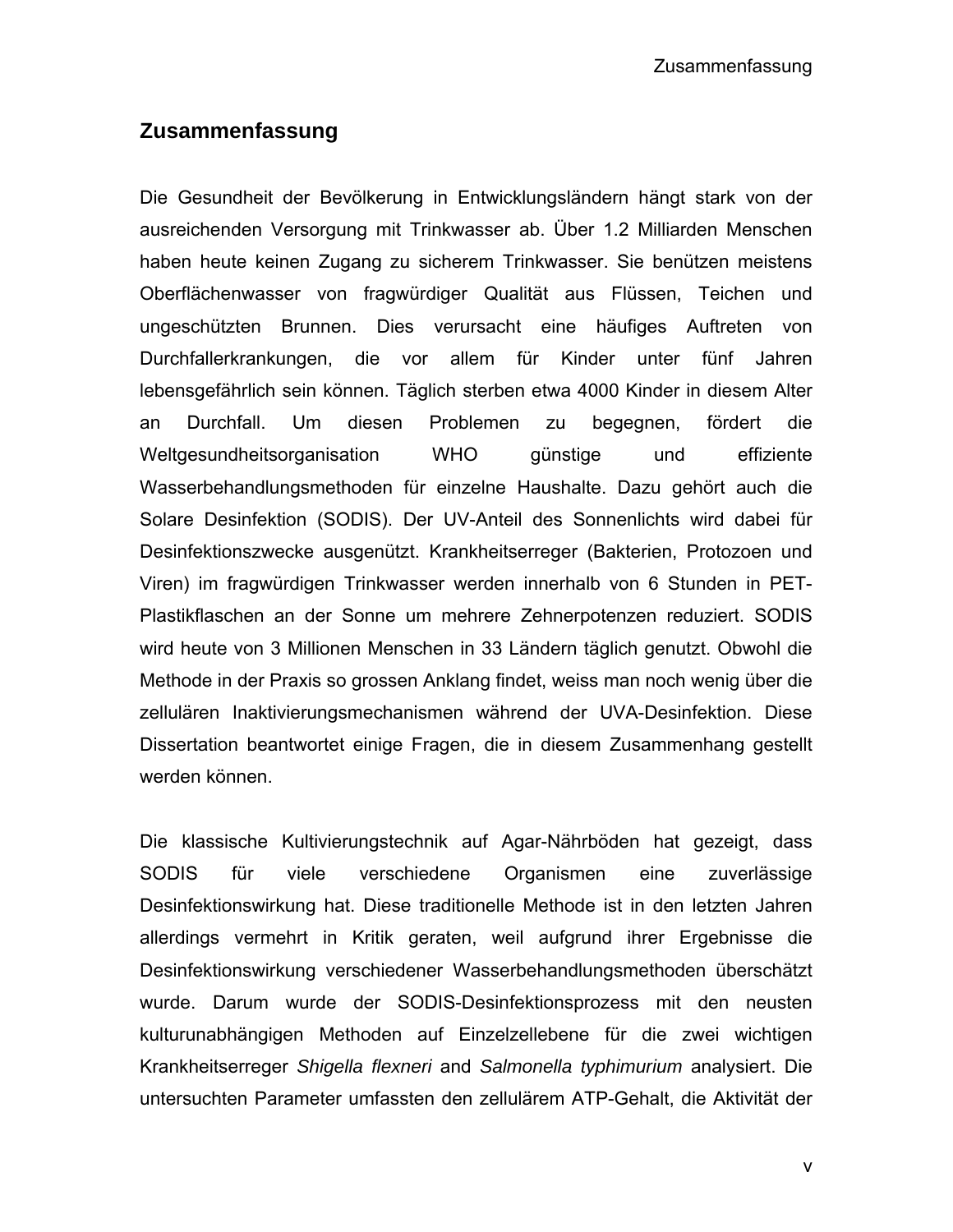#### Zusammenfassung

Effluxpumpen, die Fähigkeit zur Glukoseaufnahme, ein intaktes Membranpotential und die Integrität der zytoplasmatischen Membran. Die Abfolge der Inaktivierung dieser Vitalitäts-Indikatoren während der Desinfektion entsprach weitgehend früheren Ergebnissen für *Escherichia coli*. Deshalb wurde dieser Organismus als Modellorganismus für weitere mechanistische Untersuchungen verwendet. Die Ergebnisse weisen auch darauf hin, dass Membranfunktionen sehr wichtig für die Inaktivierung von Bakterien sind und dass die Atmungskette wahrscheinlich ein empfindliches Angriffsziel während UVA- und Sonnenlichtbestrahlung darstellt. Der physiologische Zustand von einmal bestrahlten Zellen verschlechterte sich ausserdem danach bei Lagerung im Dunkeln zusehends. Die Zellen waren nicht fähig, die ihnen zugefügten Schäden wieder zu reparieren. Dies weist darauf hin, dass schon eine relativ niedrige Lichtdosis ausreicht um Zellen irreversibel zu schädigen und dass in der Praxis die Lagerung von Flaschen nach der Bestrahlung das Wiederaufwachsen von SODIS-behandelten Keimen nicht erlaubt.

Da Membranfunktionen während SODIS eine wichtige Rolle spielen und die Atmungskette schon als mögliche primäre Schadstelle vermutet wurde, haben wir Enzyme aus verschiedenen Zellkompartimenten während der Bestrahlung getestet. Tatsächlich wurden Membranenzyme wesentlich früher geschädigt als zytoplasmatische Enzyme. Die Atmungskette und die  $F_1F_0$ -ATPase konnten als früheste Angriffspunkte während des Inaktivierungsprozesses bestätigt werden. Schon sehr schwach bestrahlten Zellen (nach weniger als einer halben Stunde Sonnenlicht) können wichtige Teile ihres Energiemetabolismus nicht mehr aufrechterhalten. Dies weist darauf hin, dass Proteinschäden der Grund für den Zusammenbruch verschiedener Membranfunktionen während UVA-Bestrahlung sind. Die Bestrahlung bewirkt dabei wahrscheinlich eine verstärkte Bildung von reaktiven Sauerstoffspezies über Fentonreaktionen, die dann Schäden an Membranproteinen verursachen.